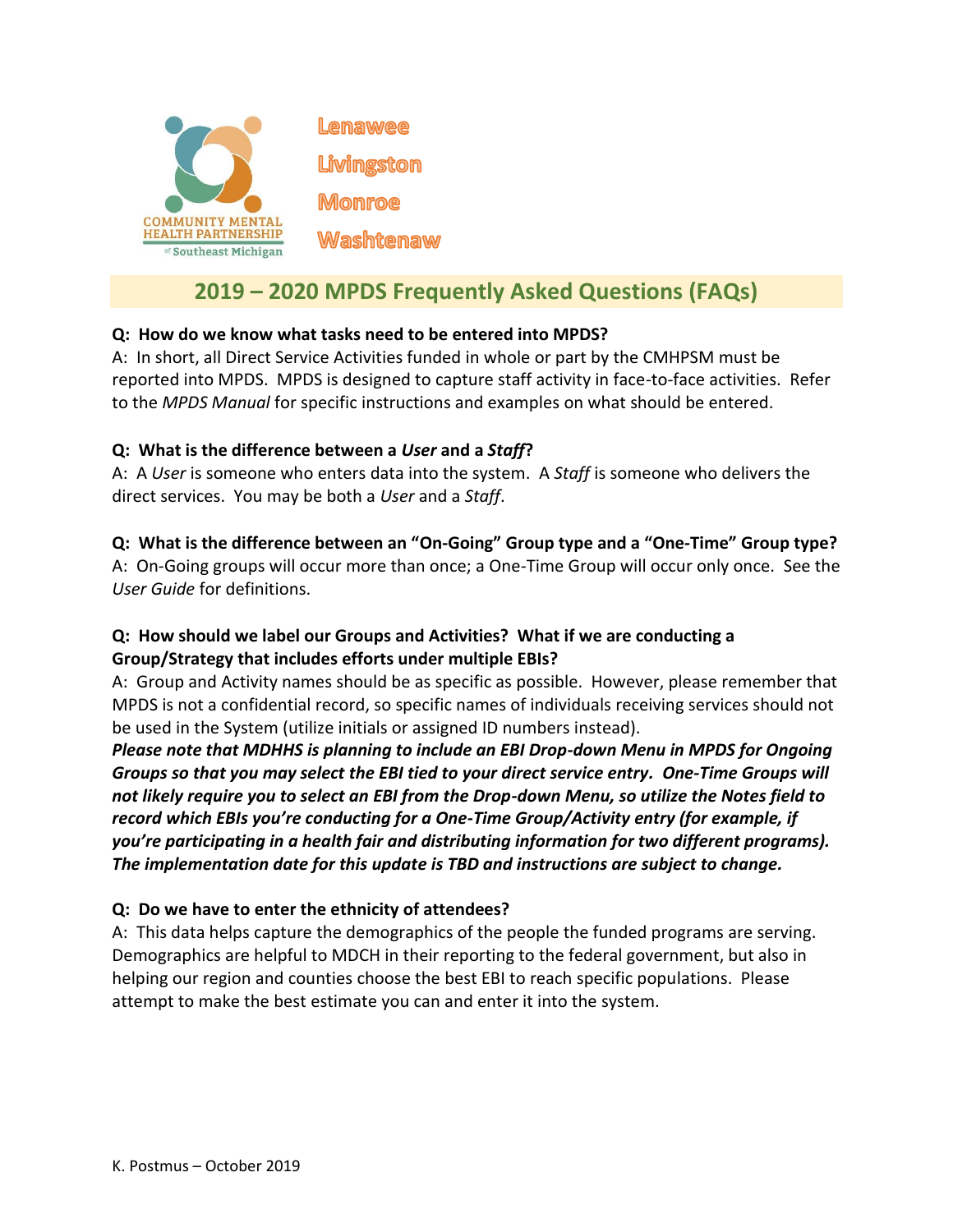# **Q: Do we enter all of the coalition meetings we attend in the community into MPDS?**

A: If you are attending a coalition as part of your CMHPSM-funded program role, then yes (use Strategy Code C06). If your coalition meeting attendance is unrelated to the program that the CMHPSM is funding, then do not enter this attendance into MPDS.

## **Q: Should I include myself within the Attendee Count for Community-Based Strategies?**

A: The role of the prevention staff would determine if they count themselves in the C-level Strategy demographics. If their role is to provide a service (C05 -Community coalition building and facilitating) then they would not include themselves (e.g. they chair a coalition). If their role is to be a part of a service, then they could count themselves (e.g. they are a member of the coalition, workgroup, or committee).

# **Q: Do we need to go in at the end of the Fiscal Year and close out all of our groups?**

A: It is now required by the State that you do this as the data is much cleaner this way. Please note that new groups must be created in the next fiscal year; you should not roll over groups from one year to another. School-based ongoing-sequential groups that start in September will need to be closed out by September 30<sup>th</sup>. You should recreate the group for the new FY by renaming the group and entering activity data October 1 and forward for the remaining fiscal year. Enter a note that the group started in September, but was closed for the end of FY in the Notes section. See the *Group "Close Out" Protocol* document for detailed information on how to close out groups.

## **Q: Can I run MPDS reports?**

A: *Users* may run reports in MPDS. If you are a *User* in the system and cannot run a report, please contact the CMHPSM for assistance.

#### **Q: Should our interns/volunteers/students enter data?**

A: It depends on whether or not the intern/volunteer/student is being paid for their services. Services and activities conducted by unpaid volunteers and/or interns *cannot* be entered into MPDS as direct activities. However, the impact of these volunteer services can be captured in the system (refer to Manual for guidance). If a provider agency provides the supplies that a volunteer or intern uses to provide a service, but does not pay the volunteer/intern, then the activity *should not* be entered in MPDS. If a volunteer or intern received a stipend from the provider agency to provide services, then their activities would be entered into MPDS.

#### **Q: Can phone calls that we make be entered into MPDS?**

A: The only types of telephone activity that can be entered into MPDS are:

- Attending a standard coalition meeting by phone or video rather than in person;
- Providing training via conference call;
- Coordinating a community planning team (a group which is not a formalized coalition) meeting by video/conference.